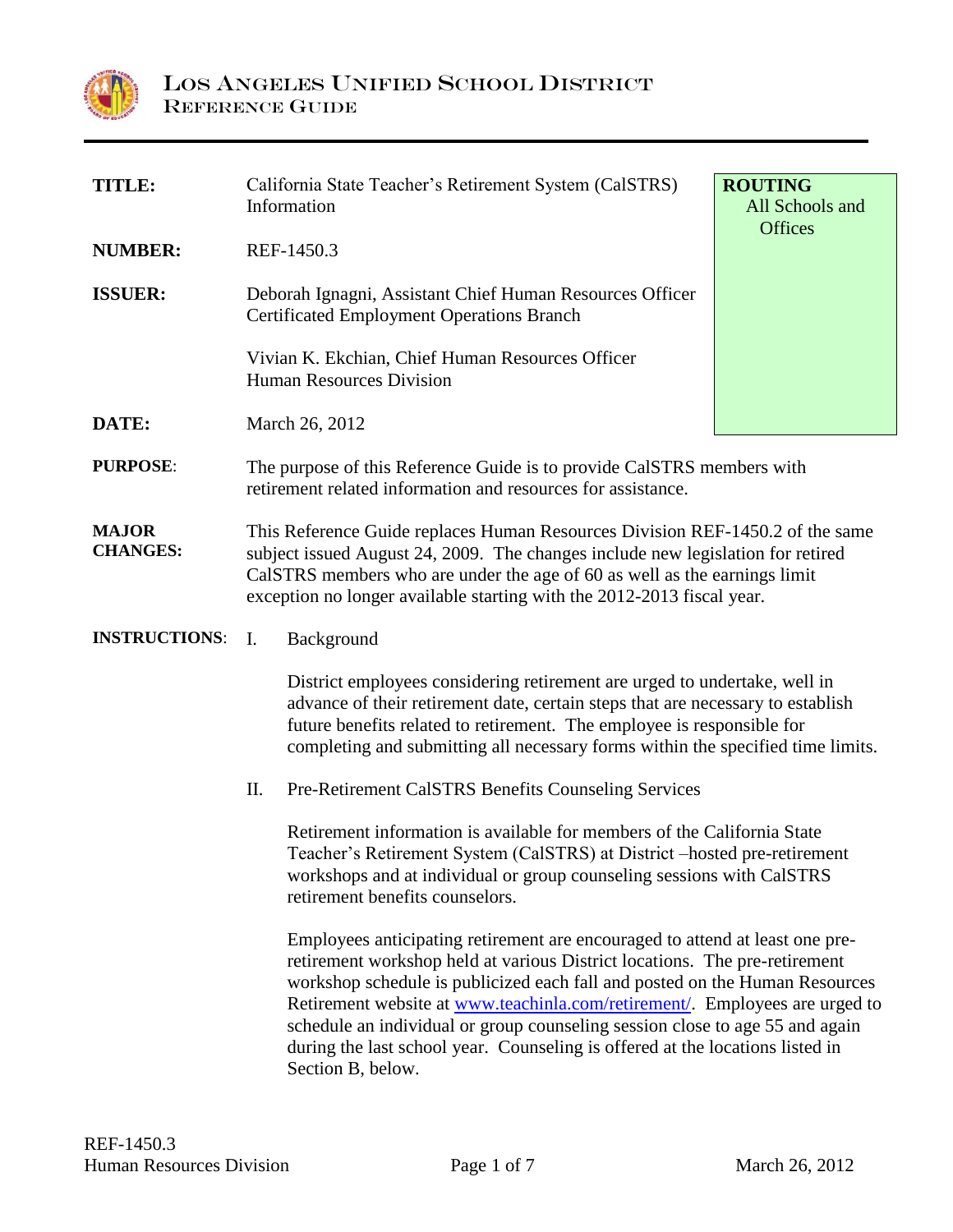

- A. Pre-retirement Workshops: Presentations by CalSTRS counselors include an explanation of how the retirement benefit is calculated, beneficiary options, filing information, and updates on legislation.
- B. Individual CalSTRS Benefits Counseling Sessions: Individual and group benefits counseling sessions (including printed estimates of monthly allowance) are strongly recommended and available by appointment at the locations listed below.

Appointments are particularly important for members who are: (a) nearing retirement, (b) considering the designation or change to a pre-retirement option starting at age 55 or older, (c) interested in the effects of new legislation, (d) contemplating a purchase of service credit or redeposit of previously withdrawn funds, or (e) diagnosed with a medical condition anticipated to last for at least 12 continuous months that may require an application for a CalSTRS disability benefit.

A confirmation letter with the date, time, and location for the appointment will be sent to the employee's home address by the CalSTRS office. Employees should take their latest pay stub from the current school year to their appointment. For all locations, appointments may be requested by calling CalSTRS at (800) 228-5453.

## *Locations for Individual Counseling Sessions*

CalSTRS Glendale Member Service Center 505 N. Brand Blvd. Suite 200 Glendale, CA 91203

LAUSD Central Administrative Offices 333 South Beaudry Avenue Los Angeles, CA 90017

LAUSD Valley Office 6505 Zelzah Avenue Reseda, CA 91335

CalSTRS Benefits Counseling services are also offered in Walnut, Antelope Valley, and Santa Monica. Please call (800) 228-5453 for information on these sites.

C. CalSTRS forms and retirement applications are now accepted at the Glendale Member Service Center. CalSTRS staff is available to review documents from 8:00 am-5:00 pm daily.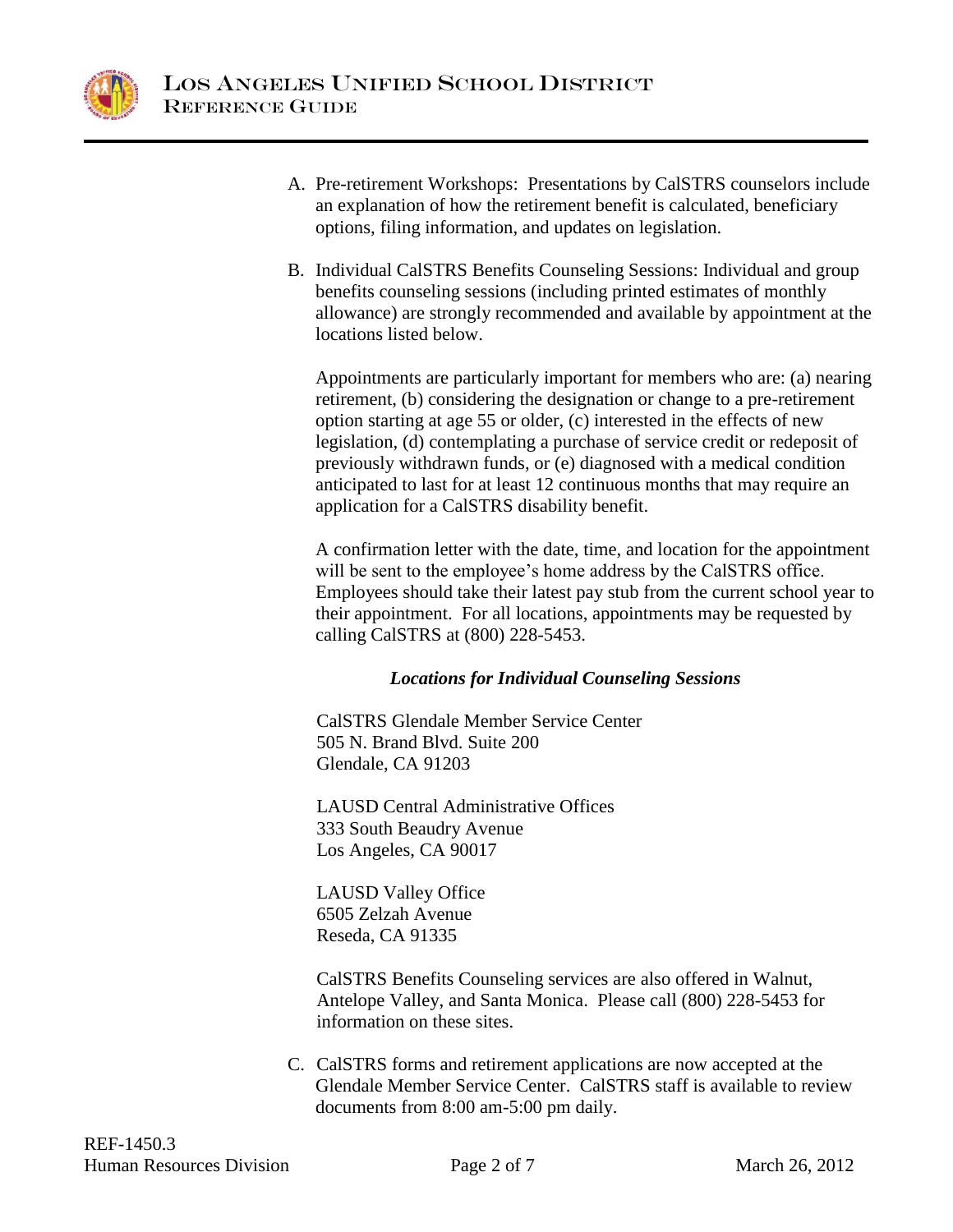

For additional retirement information, employees may write or telephone the California State Teachers' Retirement System, as provided below:

CalSTRS P.O. Box 15275 Sacramento, CA 95851-0275

CalSTRS call center (800) 228-5453 Fax: (916) 229-3879

To contact CalSTRS via e-mail, go to [www.calstrs.com](http://www.calstrs.com/) and click on "Contact Us".

- III. Application Packet and Filing of Forms
	- A. Application Packet: Forms required for retirement are included in a retirement packet available, upon request, from Certificated Placement and Assignments at (213) 241-5100 or for certificated administrators, from Certificated Administrative Assignments at (213) 241-6365.

The retirement packet includes the following documents:

- 1. CalSTRS Service Retirement Application (Form SR-0059) included in the CalSTRS "Your Retirement Guide" booklet. This booklet contains other forms and instructions necessary to complete the retirement process with CalSTRS. The "Express Benefit Report" (SR 0554E), which is used to convert your illness balance to service credit, must be returned to Payroll Services Branch, STRS Deductions Control, 27<sup>th</sup> Floor, P.O. Box 513307, Los Angeles CA 90051. The entire booklet or portions of the booklet can be printed from the CalSTRS website under CalSTRS Publications or you may also receive this packet from a CalSTRS benefits counselor.
- 2. District Certificated Resignation Form (8152)
- 3. District Application for Continuation of Health Benefits Form (HI-22).
- B. Filing Dates: Both the Certificated Resignation Form (8152) and the CalSTRS Retirement Application (SR 0059) are required for employees who wish to retire. Certificated employees must submit the Certificated Resignation Form (8152) to their immediate administrator at least one month in advance of their retirement date. The completed Certificated Resignation Form should be returned according to instructions on the form.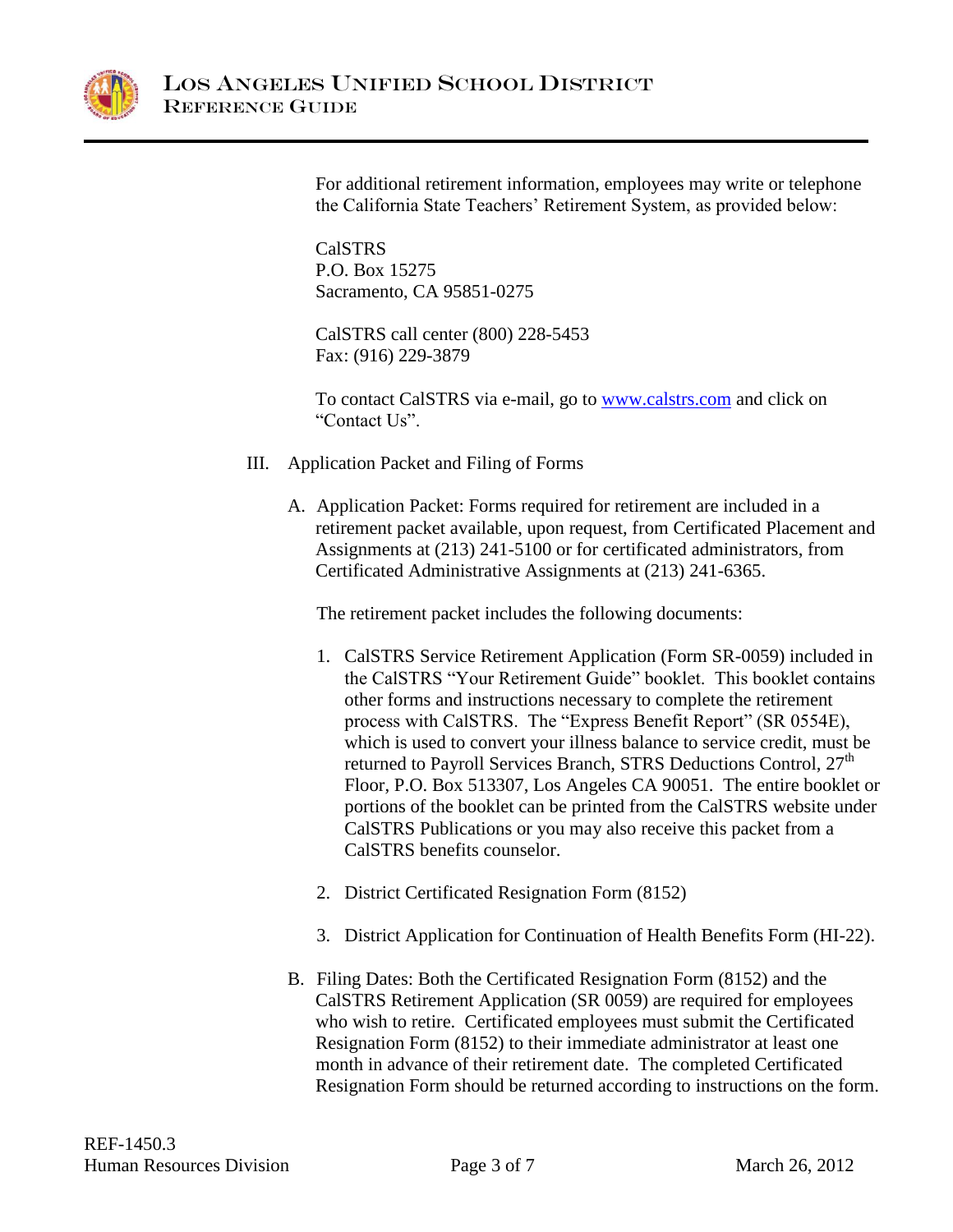

CalSTRS will accept applications up to the last day of the month in which you plan to retire. However, it is suggested that you submit your application 3 to 6 months in advance.

For your convenience the CalSTRS Glendale Service Center offers CalSTRS application review and acceptance. Applications will be date stamped and sent overnight to CalSTRS headquarters for processing. If you are mailing your application, CalSTRS recommends that the CalSTRS Retirement Application (SR-0059) be mailed by certified mail, with proof of delivery to: STRS, P.O. Box 15275, MS. 65, Sacramento, CA 95851- 0275.

Members can also apply for retirement benefits online by registering for mycalstrs at [www.calstrs.com.](http://www.calstrs.com/)

IV. Effective Dates for Resignation and Retirement

The retirement date will be the first day the employee's retirement benefits begin with CalSTRS. The resignation date with the District will be the day immediately preceding the employee's retirement date. Typically, the resignation date is the end of the employee's last day of paid service or leave of absence. Contact a CalSTRS benefits counselor for assistance in determining your resignation and retirement date.

- V. Considerations for Designating Effective Dates
	- A. Resignation Prior to Completion of Contract Year: Certificated employees are paid on an "annualized" basis (i.e., the anticipated annual salary is "spread" over twelve pay periods). Thus, employees who resign prior to the completion of their annualized contract year may be in an overpaid or underpaid situation which would require a salary adjustment. Employees should contact their time reporter or personnel specialist with further questions regarding the issue.

In addition, resignations prior to the completion of the employee's contract year may have implications with respect to the employee's CalSTRS retirement benefits. Employees should make an appointment to speak with a CalSTRS retirement benefits counselor at (800) 228-5453.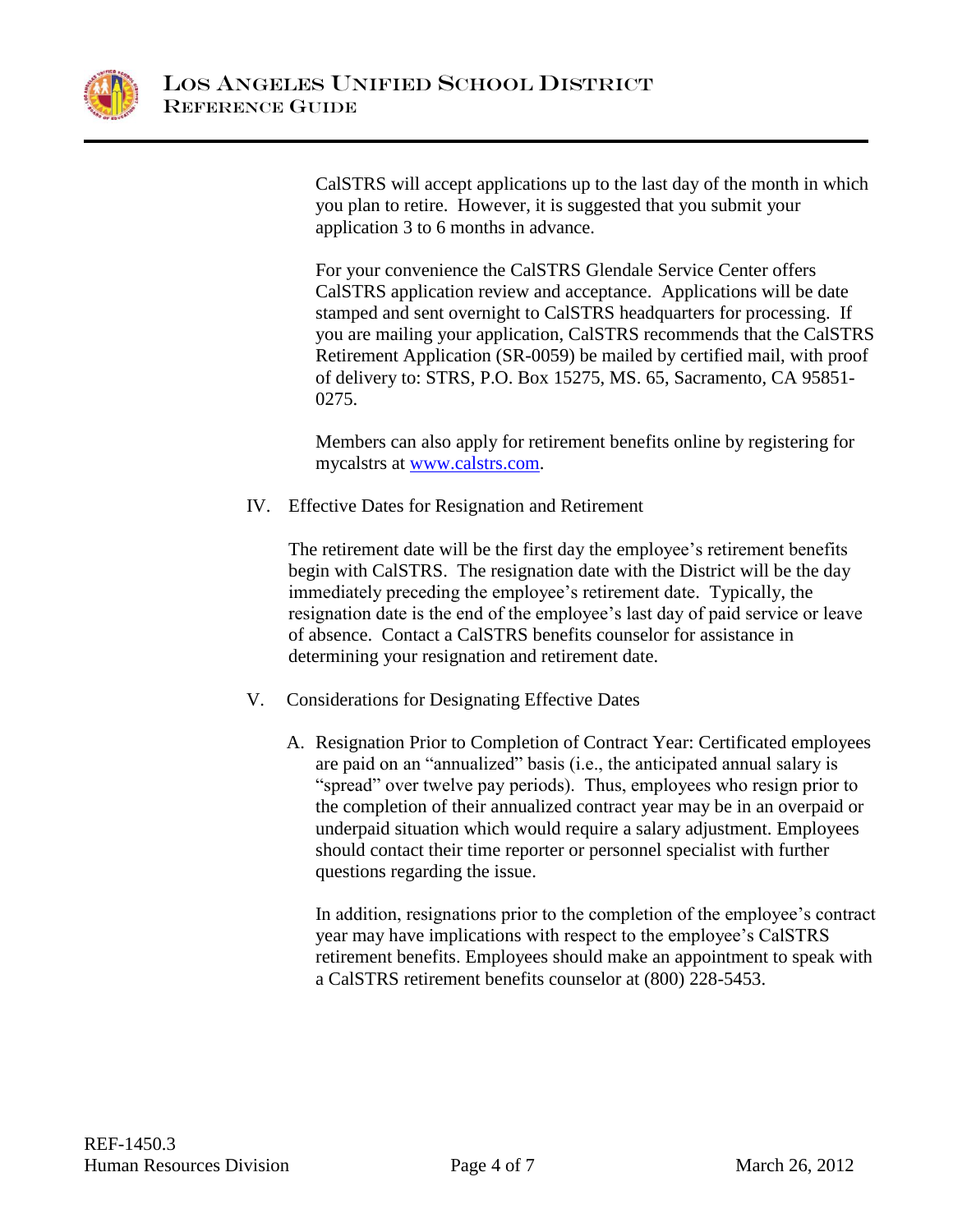

- B. Completion of Contract Year Prior to June 30: Employees who were assigned to a year-round school effective July 1 and who have completed their contract year prior to June 30 may resign and retire upon completion of their contract year without a reduction of CalSTRS service credit. It is critical that employees refer to the annual spring interoffice correspondence to year-round school principals from the Chief Human Resources Officer for more information on resignation and retirement dates. Employees may also contact their personnel specialist for more information.
- C. CalSTRS Annual CalSTRS Annual Benefit Adjustment: Each year, retired members will receive an increase equal to 2 percent of their initial benefit beginning on September 1 after the first anniversary of their retirement. The adjustment will appear on the October 1 payment. These adjustments are not compounded.
- D. Retirement Bonus: Employees who were paid during the 1992-93 school year and then retire from the District on or after July 1, 1994, may be eligible for a lump-sum cash bonus upon retirement. Eligible employees will be paid a cash bonus determined by multiplying the employee's regular daily rate for the year preceding the retirement date by 20.4. For additional details, refer to the District-UTLA Agreement, Article XIV, Section 1.2, or the District-AALA Agreement, XII, Section 11.0. There is no separate application for the retirement bonus. The resignation form will serve as the application. Additionally, eligible employees do not need to be time reported for the bonus.
- E. Additional Considerations: Various other issues should be considered when designating effective resignation and retirement dates. These include, but are not limited to, the employee's age, years of credited service, etc.
- VI. Lump-Sum Payment for Accumulated Vacation from A-Basis Positions

Upon separation from District service, a lump-sum payment for accumulated vacation will be automatically processed by Payroll Services. Payment will be at the employee's salary rate at the time of separation except for vacation hours remaining in the employee's vested vacation bank, which will be paid at the employee's June 30, 1995 salary rate.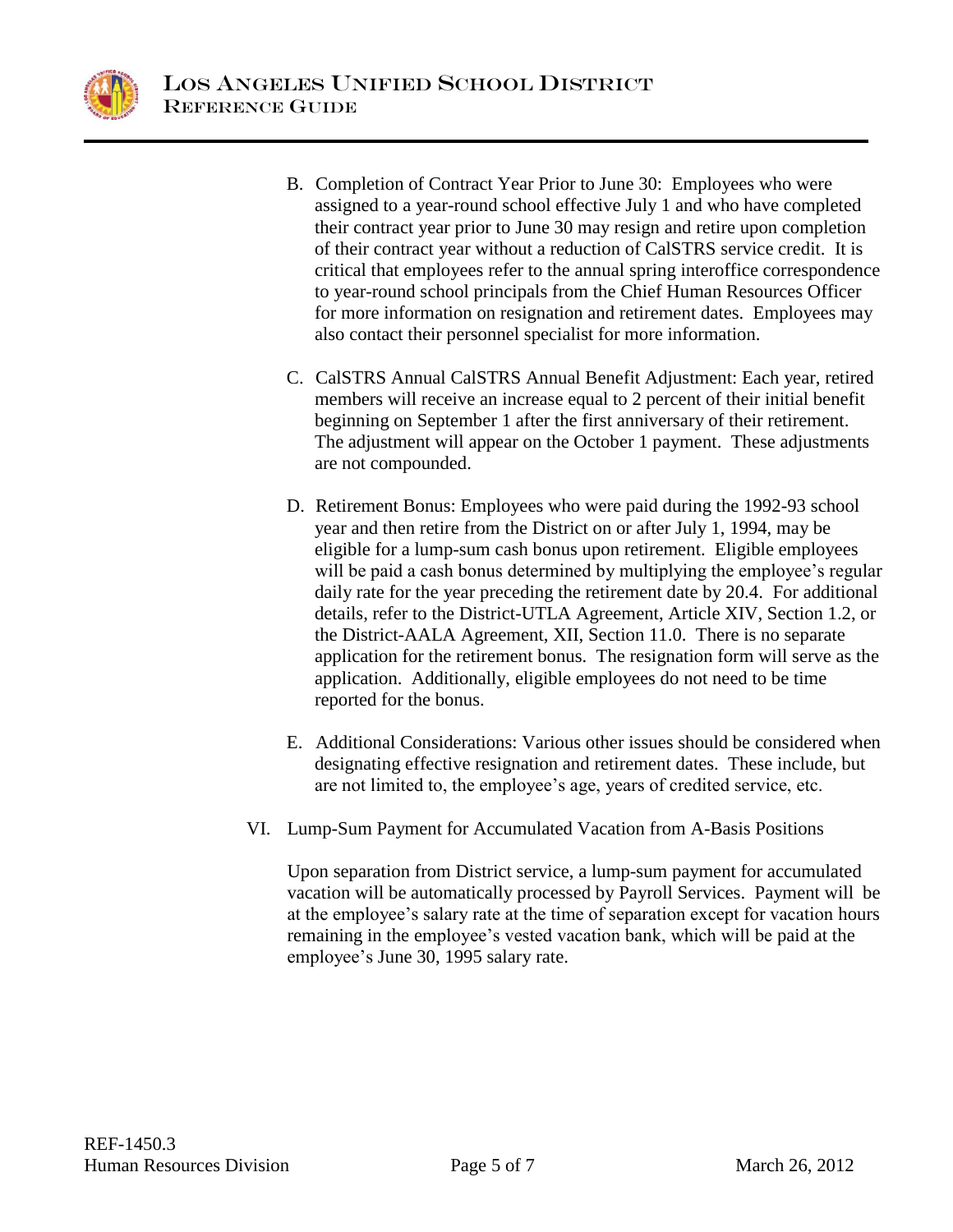

## VII. Post-Retirement Employment

- A. It is possible to resign and retire and to be reemployed with the District as a retiree day-to-day substitute, interim administrator, or continue to be employed in the Division of Adult and Career Education. However, there is no guarantee of future reemployment in any capacity. Reemployment is contingent on current District needs and the candidate must meet District selection standards in effect at the time of application.
- B. Retirees who wish to be considered for reemployment should call Certificated Recruitment and Selection Section at (213) 241-5300 for information. For information regarding reemployment under the Division of Adult and Career Education call (213) 241-3171. For information regarding reemployment as an interim administrator call (213) 241-6886.

Earnings Limit After Retirement: There is an annual dollar limit to the amount a retiree may earn within the California public school system. Refer to Personnel Policy Guide E15, Retired Certificated Persons, or [www.calstrs.com](http://www.calstrs.com/) for the updated annual earnings limitation. **All postretirement earnings limit exceptions end June 30, 2012. Currently, new legislation has been approved to extend these exemptions.**

Effective July 1, 2002 retiree earnings from extra assignments such as summer school, intersession, and Professional Expert assignments that are certificated in nature (re-titled Temporary Certificated Assignments) will count toward the post-retirement earnings limit unless exempted by law.

New Legislation for retired members who are under age 60: Pursuant to CalSTRS Employer Directive 2010-01, Post-Retirement Earnings Changes for 2010-2011 Fiscal Year, beginning July 1, 2010, retired CalSTRS members who are under age 60 and have been retired for less than six months will be subject to a new restriction if they return to CalSTRS covered employment during that time. Retired members who return to work during this period are subject to CalSTRS reduction of their retirement benefit dollar-for-dollar by an amount equal to their earnings. This change applies to members who retired on or after January 1, 2010. There are no exemptions from this provision, including any exemptions later in this directive.